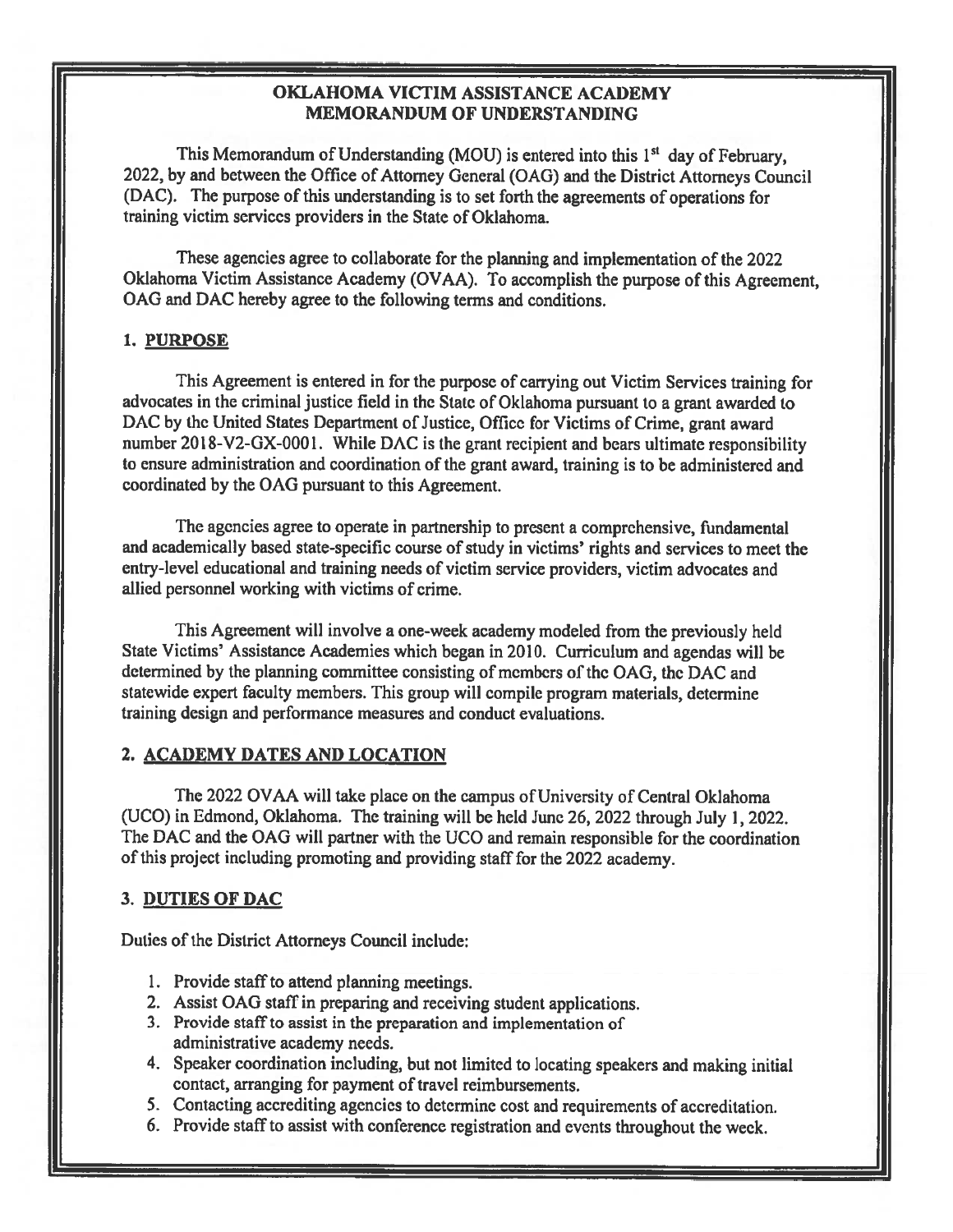- 7. Resource Materials: Assist in obtaining resource information for tables during the academy and compiting materials and other hand-outs for the academy.
- 8. Wrap-Up: Assist in reporting credit to accrediting agencies, processing travel claims, and finalizing the budget and allocating monies to appropriate entities.

# 4. DUTIES OF OAG

The Office of Attorney General will act as the Project Director and will continue to oversee and approve aspects of the proposed project. Other tasks include:

- I. Set the dates for the Academy during June/July 2022, secure the location for the academy and coordinate with the University of Central Oklahoma (UCO) to finalize the details of the academy, including training rooms, sleeping rooms, meal and refreshment catering, etc.
- 2. Provide the DAC staff with meeting dates, agendas, and necessary academy <sup>p</sup>lanning information.
- 3. Set performance measures:
	- Pre- and Post-testing of attendees
	- VAT online requirements
- 4. Provide staff to attend planning meetings.
- 5. Prepare, distribute and receive student applications.
- 6. Provide staff to assist in the preparation and implementation of administrative academy needs.
- 7. Speaker coordination including, but not limited to arranging speakers and making initial contact, arranging for payment of travel reimbursement.
- 8. Provide staff to facilitate conference registration and events throughout the week.
- 9. Assist in obtaining resource information for tables during the academy and compiling hand-outs for the academy.
- 10. Assist in reporting credit to accrediting agencies, compile evaluations, and finalize budget.

The OAG will provide all information requested by the DAC concerning financial and administrative procedures, including but not limited to, performance measures, number of attendees, scholarship applications, results of said training, and associated costs of the academy.

The OAG will ensure that the UCO provides proper invoicing to the DAC for all expenses identified in Section <sup>5</sup> below. Upon receipt of said invoice, the DAC will process the payments to the appropriate entities. The UCO will provide the financial services for the Oklahoma Victim Assistance Academy by receiving payments from the DAC. Following the completion of the academy, the UCO may apply any fees paid to the total due and owing and the remaining cost will be paid by the DAC to the UCO.

### 5. Projected Estimate of Costs

| Dorm Rooms (50 people)                   | \$9,375.00   |
|------------------------------------------|--------------|
| Meeting Rooms/AV                         | \$4,000.00   |
| <b>Travel/Hotel for Speakers</b>         | 500.00<br>S. |
| Scholarships (estimated 18 scholarships) | \$6,300,00   |
| <b>TOTAL</b>                             | \$20,175.00* |

\*Estimated total costs/expenses. A \$350.00 fee is required for attendance.